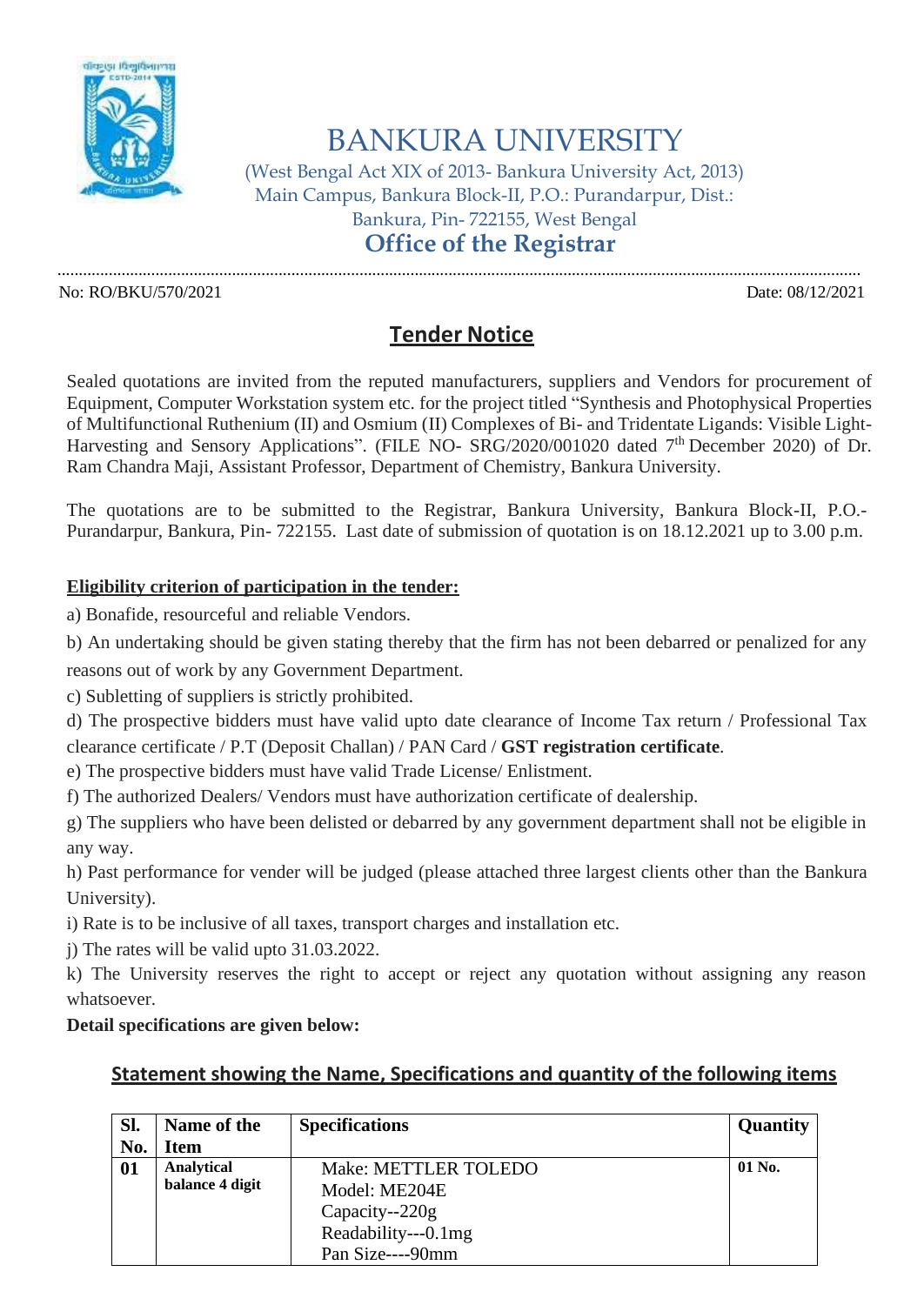|    |               | Calibration: internal—automatic (motorized)                                                                                               |                         |        |
|----|---------------|-------------------------------------------------------------------------------------------------------------------------------------------|-------------------------|--------|
| 02 |               | Computer<br><b>Workstation</b>                                                                                                            | Make & Model - HP Z4 G4 | 01 No. |
|    | <b>System</b> | Processor: Intel Xeon W-2225 4.1GHz 2933MHz 4C<br>105W CPU                                                                                |                         |        |
|    |               | Chipset: Intel C422                                                                                                                       |                         |        |
|    |               | RAM: 64GB (2x32GB) DDR4 2933 DIMM ECC<br><b>Registered WW Memory</b>                                                                      |                         |        |
|    |               | BIOS: BIOS of the Workstation to have tool for<br>Enhanced security features like self-healing, regular<br>checks.                        |                         |        |
|    |               | Drive Controllers: Onboard 6-Channel SATA @<br>6Gbps (RAID 0,1,5,10)                                                                      |                         |        |
|    |               | Hard Disk: 256GB M.2 2280 PCIe NVMe TLC Solid<br>State Drive with 2 TB 7200 RPM SATA 3.5in                                                |                         |        |
|    |               | Optical Drive: 9.5mm Slim SuperMulti DVD Writer                                                                                           |                         |        |
|    |               | Graphics Card: NVIDIA Quadro P2000 5GB (4)DP<br><b>GFX</b>                                                                                |                         |        |
|    |               | Bays: 2 x External 5.25"                                                                                                                  |                         |        |
|    |               | 2 x Internal $3.5$ "<br>2x M.2 PCIe x4 Gen3 Slot for SSDs                                                                                 |                         |        |
|    |               | Slots: 2 x PCIe x16 Gen3<br>1 x PCIe x8 Gen3                                                                                              |                         |        |
|    |               | 2 x PCIe x4 Gen3                                                                                                                          |                         |        |
|    |               | All PCI Express slots should be open-ended.                                                                                               |                         |        |
|    |               | Security: BIOS controlled electro-mechanical<br>internal chassis lock for the system.                                                     |                         |        |
|    |               | Ports:<br>Front: 4 USB 3.1, 1 Headphone, 1<br>Microphone                                                                                  |                         |        |
|    |               | Rear: 4 USB 3.1, 2x RJ-45 integrated Gigabit LAN<br>(1x supporting Intel AMT), 2 PS/2, 1 Audio Line-In,<br>1 Audio Line-Out, 1 Microphone |                         |        |
|    |               | Keyboard and Mouse:<br>Minimum 104 keys USB<br>Keyboard and USB Optical Scroll mouse - Same<br>make as that of the workstation            |                         |        |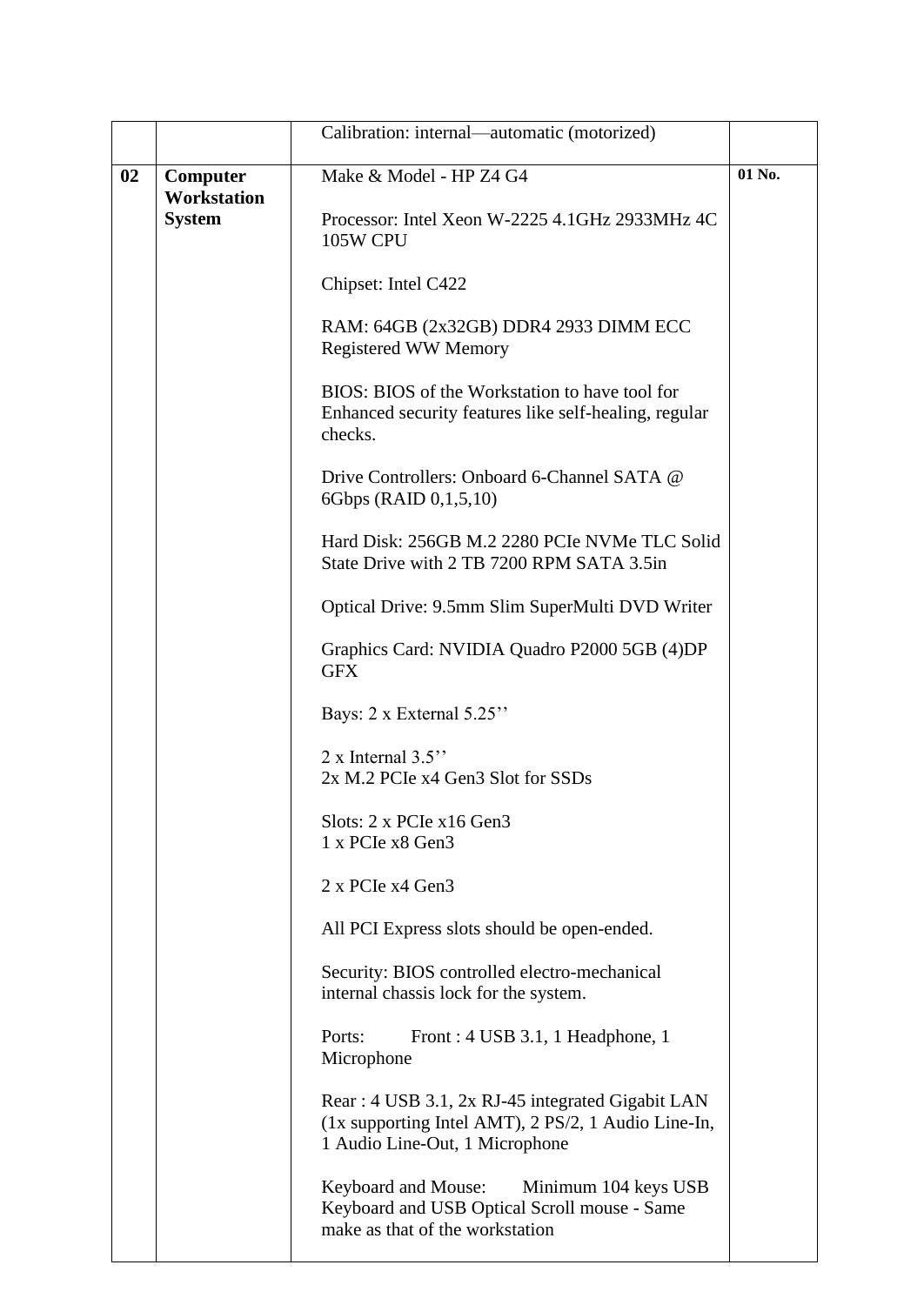|  | Audio: High Definition Integrated Audio with<br>Internal speaker.                                                                                                                                                                              |  |
|--|------------------------------------------------------------------------------------------------------------------------------------------------------------------------------------------------------------------------------------------------|--|
|  | Power Supply: Minimum 750 Watts, active Power<br>Factor Correction, 90% Efficient Power supply                                                                                                                                                 |  |
|  | EPEAT Silver certification or Higher for the system<br>model. Power supply should support standalone self<br>test.                                                                                                                             |  |
|  | Chassis: Tool less chassis with easy access.<br>Provision for Kensington lock and Panel lock<br>required. Integrated handles on the chassis. System<br>should be rack-mountable                                                                |  |
|  | Operating System: Windows 10 Professional for<br>Workstations. System should be certified for running<br>RHEL and SLED.                                                                                                                        |  |
|  | Remote Collaboration Software: Hardware or<br>Software based Remote Collaboration system which<br>can help remotely access 3D data across network has<br>to be supplied with the system.                                                       |  |
|  | - It should allow collaboration between multiple<br>participants on an OpenGL 3D or DirectX<br>applications.                                                                                                                                   |  |
|  | - It should support One to One for remote work and<br>One to many for collaboration with keyboard and<br>mouse control.                                                                                                                        |  |
|  | - Application should be stateless and should not<br>transfer actual data over the network.                                                                                                                                                     |  |
|  | - Pixel information or images should be 128 SSL<br>encrypted.                                                                                                                                                                                  |  |
|  | - Should work on both Linux and Windows, and<br>should be inter-operable.                                                                                                                                                                      |  |
|  | <b>Additional Software:</b>                                                                                                                                                                                                                    |  |
|  | 1. The hardware vendor should supply an automatic<br>system performance tuning and monitoring software<br>on Windows.                                                                                                                          |  |
|  | 2. The tuning software should have modules for<br>resource monitoring over a long period of time, and<br>should be capable of showing GPU utilization (GPU,<br>Graphics memory and Codec activity) for both<br>Graphics and GPU Compute cards. |  |
|  |                                                                                                                                                                                                                                                |  |